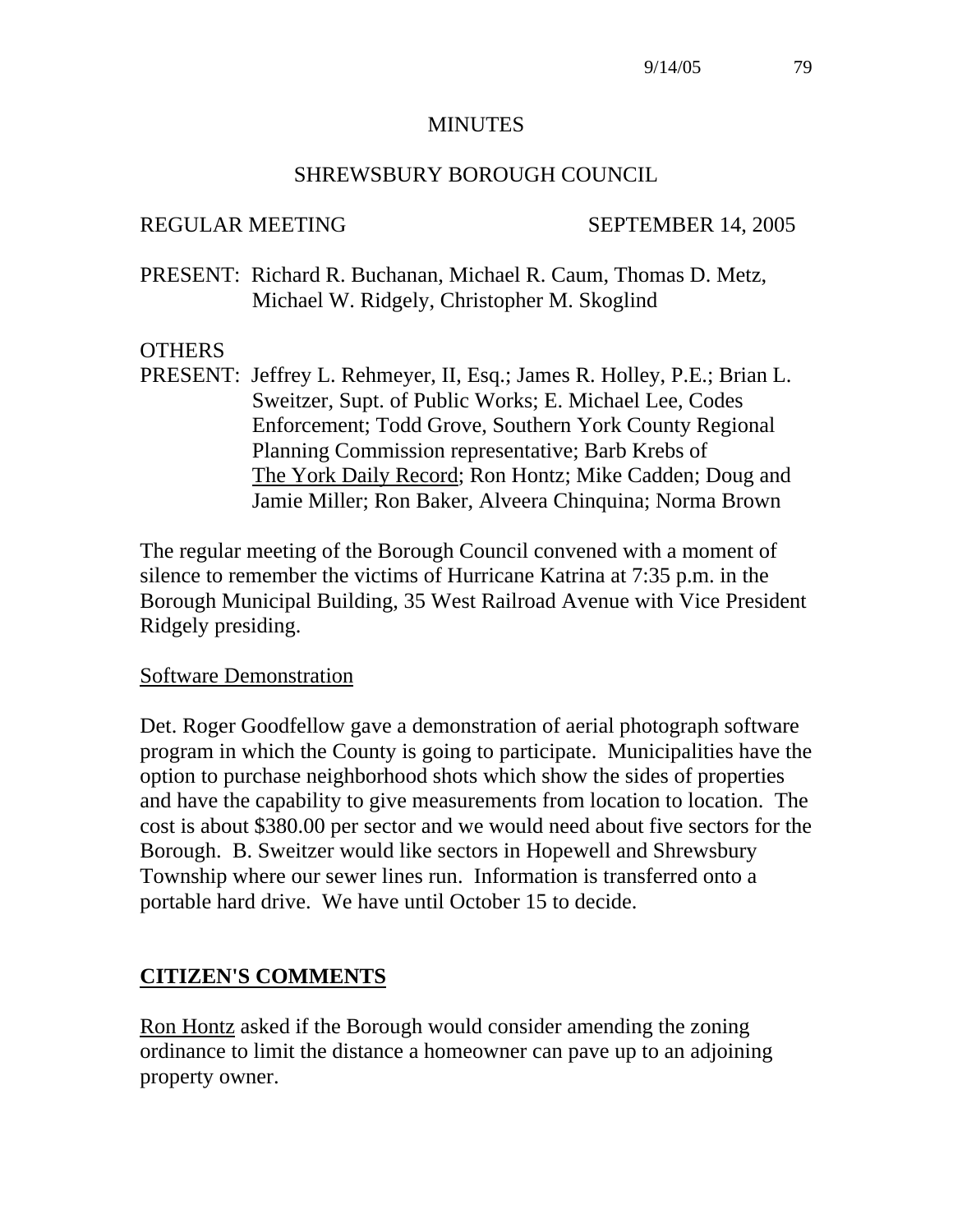This was referred to the Zoning and Subdivision Committee.

Norma Brown of 5 Hill Street was present to state she did not want to see trees planted against her property by Doug Miller. One of the conditions of the zoning hearing, as it is required by the zoning ordinance, was that a buffer be installed. She said the former owner backed trucks onto her property but not Mr. Miller's employees.

Ms. Brown was told that the ordinance has to be followed and enforced to treat everyone fairly.

Jamie and Doug Miller of 21 Hill Street both read statements that they felt the Borough was putting undue financial hardship on them by making them comply with the zoning ordinance and they felt they had permission to expand to add upstairs living quarters and they argued the proposed settlement agreement was unfair and restrictive. Mr. Miller read each proposed settlement item and rebutted it and felt the Borough had a vendetta against him.

Mr. and Mrs. Miller were told these violations go back several years with several zoning hearings. Mr. Miller appealed the one hearing to the York County Court of Common Pleas, lost and then appealed it to Commonwealth Court and lost. The Borough is trying to enforce the zoning ordinance and as the matter is under possible litigation it was not going to be debated this evening. The Borough has been trying to work out a settlement agreement for about six months.

Ron Baker of 12 Crosswind Drive asked about the traffic studies to restrict truck traffic and engine brake retarders. He was told the studies are done and we can restrict truck traffic on a portion of Covington Drive and restrict the use of engine brake retarders on Tolna Road. He also said the speed watch committee is formed. He thanked Brian Sweitzer for trimming the shrubbery/trees away from the speed limit signs.

Mr. Baker was told the speed watch committee needs to be briefed.

Alvera Chinquina of 21 Northbrook Lane stated she felt she was harassed by Zoning Officer Mike Lee when she was made to clear the hydrant on her property.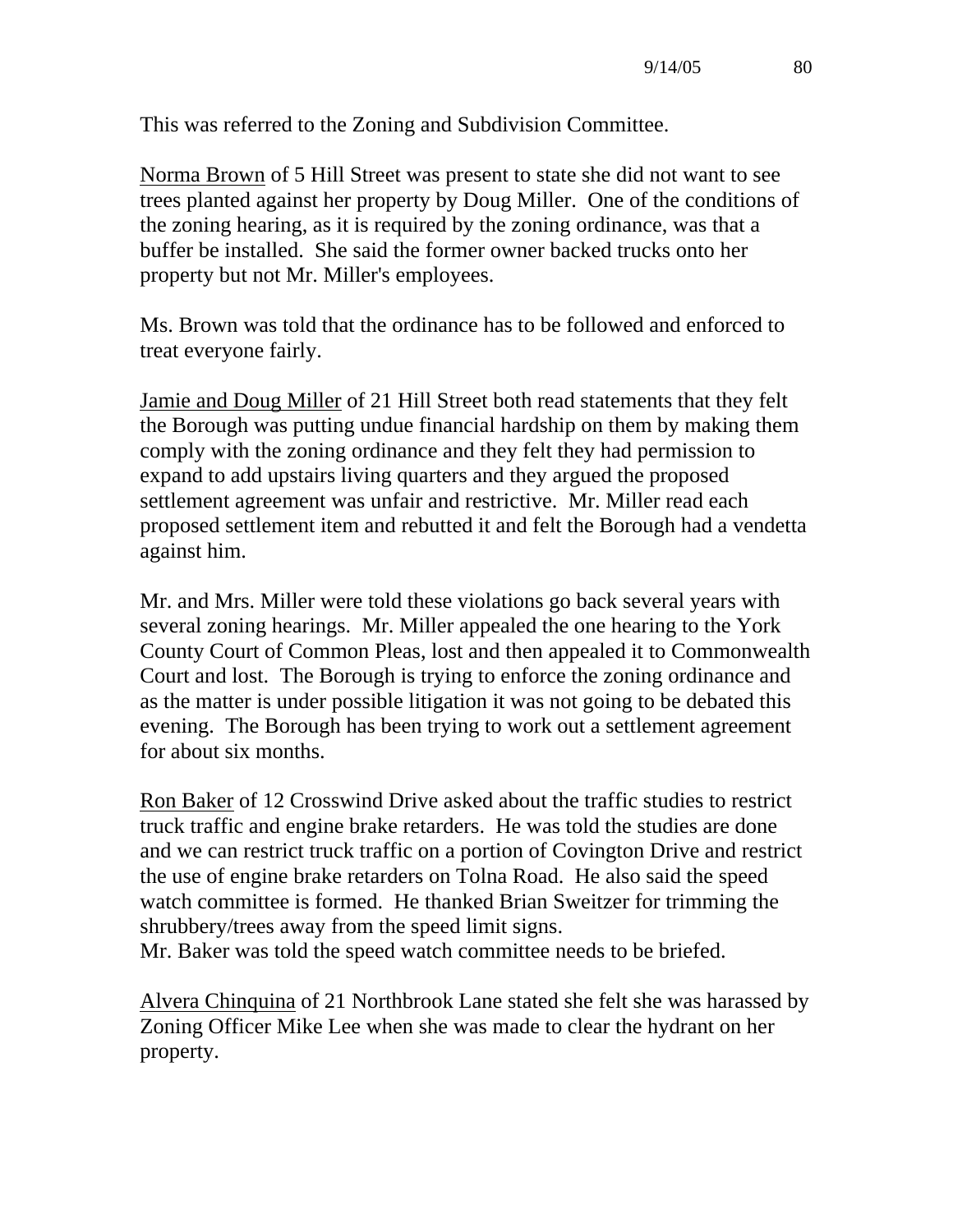Mr. Lee stated Mrs. Chinquina's daughter was verbally abusive toward him and he left. He stated the hydrant has been cleared and they did a good job and he was going to send a letter stating same.

Mike Cadden of the Shrewsbury Vol. Fire Company stated the call volume is up 68 from last year this time. They are doing recruitment and he thanked Council for helping at the carnival. He encouraged Council to read Senate Bill 60 which speaks about the future of emergency services. He said that in the near future, the fire company will have to look at other ways for funding. He thanked Council for enforcing the fire hydrant ordinance but felt it took too long.

# **APPROVAL OF MINUTES**

C. Skoglind moved to approve the minutes of the August 10 meeting.

T. Metz seconded. The motion carried with all in favor.

# **APPROVAL OF EXPENDITURES AND REPORT OF ACCOUNTS**

R. Buchanan moved to approve the June expenditures and report of accounts.

M. Caum seconded. The motion carried with all in favor.

R. Buchanan moved to approve the July expenditures and report of accounts. M. Caum seconded. The motion carried with all in favor.

# **BILLS**

The bill list was presented for August: General account: check numbers 6921thru 6964 totaling \$62,298.61; Water account: check numbers 3316 thru 3339 totaling \$24,672.98; Sewer account: check numbers 2806 thru 2831 totaling \$72,622.75.

C. Skoglind moved to approve the bill list for August.

R. Buchanan seconded. The motion carried with all in favor.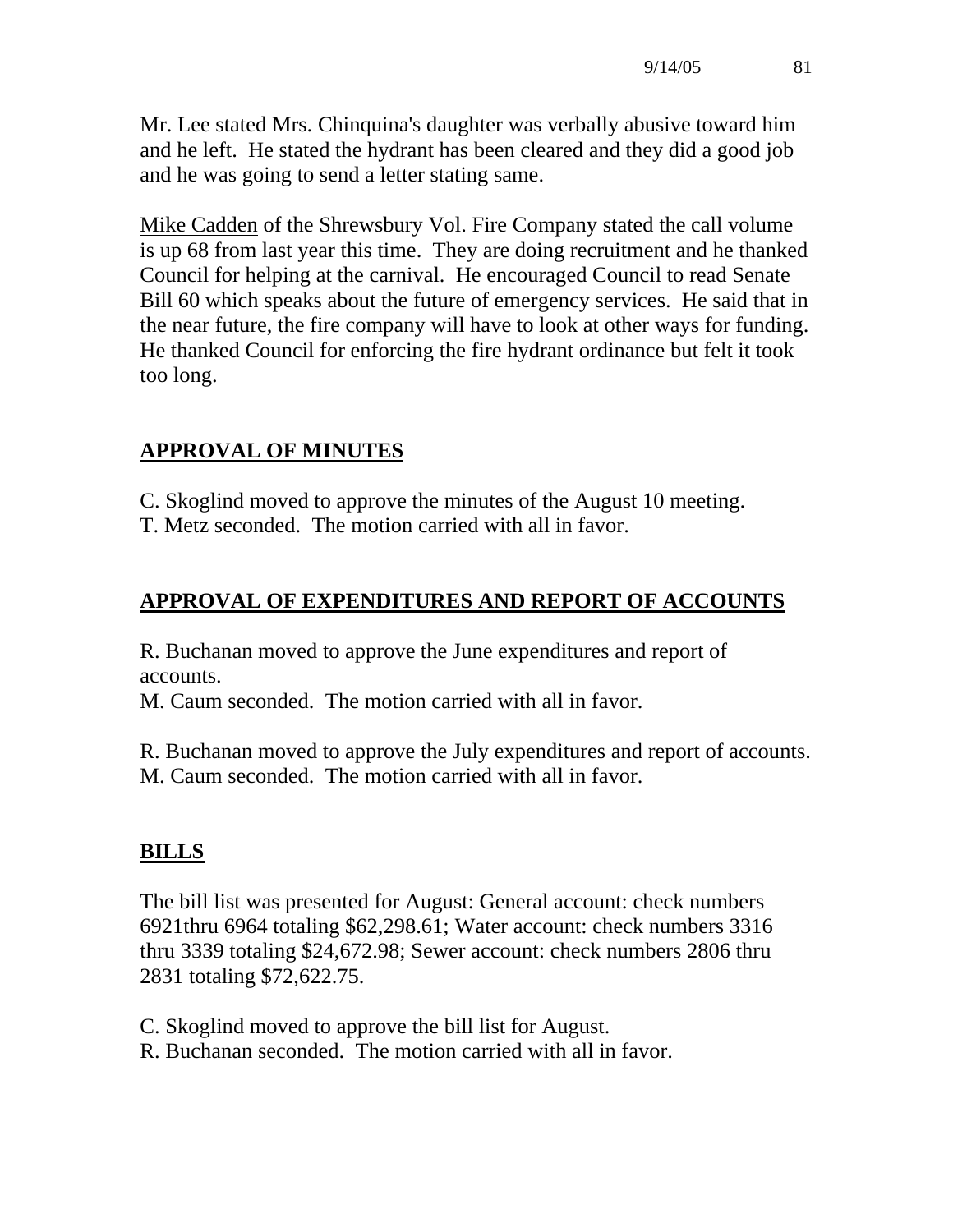### **SUBDIVISION AND LAND DEVELOPMENT BUSINESS**

#### Weaver Precast

Mark Hackenburg of RGS Associates and Dan Martin of Weaver Precast were present to discuss the lead findings in about half of the 13 test pits. The lead is not in the groundwater level but it is in isolated pockets of material that was placed on the site. This is being pursued through DEP and it is apparent that Weaver Precast is not generating the lead. They would like permission to proceed with the land development plan to install the storm water detention basin to protect any property owners downstream. The results were .05, .017 and .002 over the limit. It is felt the former property owner who did modular manufacturing caused the contamination and Weaver Precast is stepping up to correct the problem.

Mike Lee and Engineer Holley recommended the Borough allow Weaver Precast to proceed with a final land development plan to get the stormwater detention pond installed to prevent contamination downstream. The plan will go to the September 26 Planning Commission meeting.

#### Weaver Precast Time Extension

The 90 day time review began on July 25 and it was requested that Weaver Precast ask for an extension for plan review. A date of December 14 was requested.

C. Skoglind moved to grant the time extension to December 14, 2005, for final plan approval.

M. Caum seconded. The motion carried with all in favor.

#### Dave Keller Sewer Planning Module

C. Skoglind moved to authorize Vice President Ridgely to sign the Sewer Planning Exemption for the one lot subdivision that will be connected to public sewer.

M. Caum seconded. The motion carried with all in favor.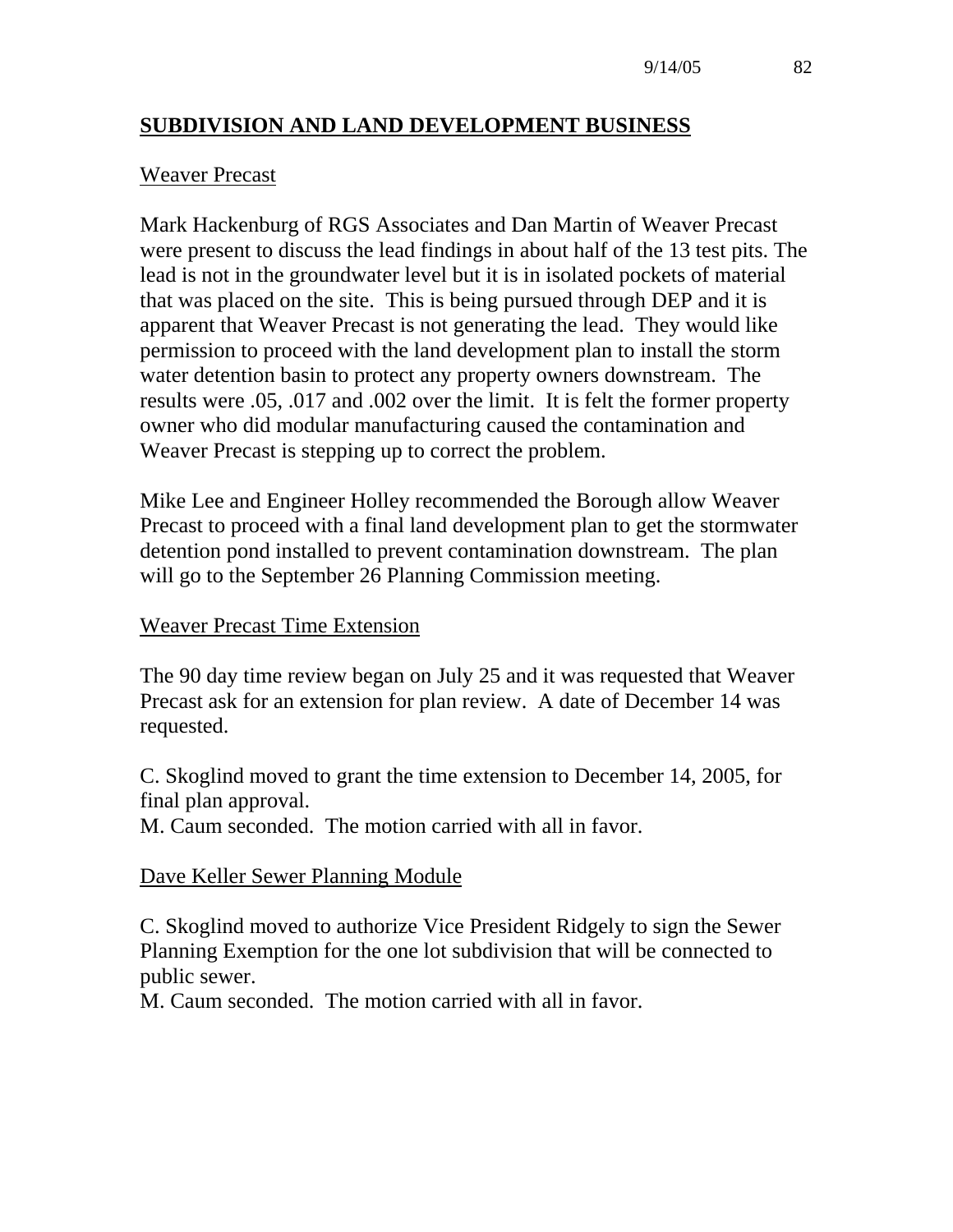## **REPORTS**

### **Codes Enforcement** – E. Michael Lee

A written report was submitted to the Secretary for distribution. One item needs to be turned over to Solicitor Rehmeyer and that is violations at 72 Brook Meadow Circle. Decking around an above-ground pool has not been installed and the permit has expired. Contacts with the property owner have failed.

### **Water & Sewer** – Richard R. Buchanan

#### Pumphouse Wells

The probe for the clear well under the pumphouse arrived last week and will be installed tomorrow. The SCADA system will be tested before DEP visits for startup. The creek is flowing at 30 gallons per minute for the past month. We need 45 gallons per minute before any water is used from the wells.

#### Pumphouse Well Weir

The second weir on the east side of Mount Airy Road could be installed to prove that we are not drawing water from the creek while the wells are in use or we may not be able to use the wells unless there is a significant amount of rain and water in the creek.

#### Private Well Abandonment

The Wellhead Protection Committee met on Monday. There are about 31 properties that are currently using their own wells. The committee felt the residents should be forced to connect to public water. The Committee also felt old wells on private properties that are no longer being used should be located and properly abandoned.

The ordinance will be examined to see if connection is mandatory. Brian was asked to prepare a breakdown of costs for connection to the water system and to close their existing wells. It was felt the Borough should waive the tapping fee and bring the water to the property. A letter should be sent to the 31 residents to give them an advanced warning.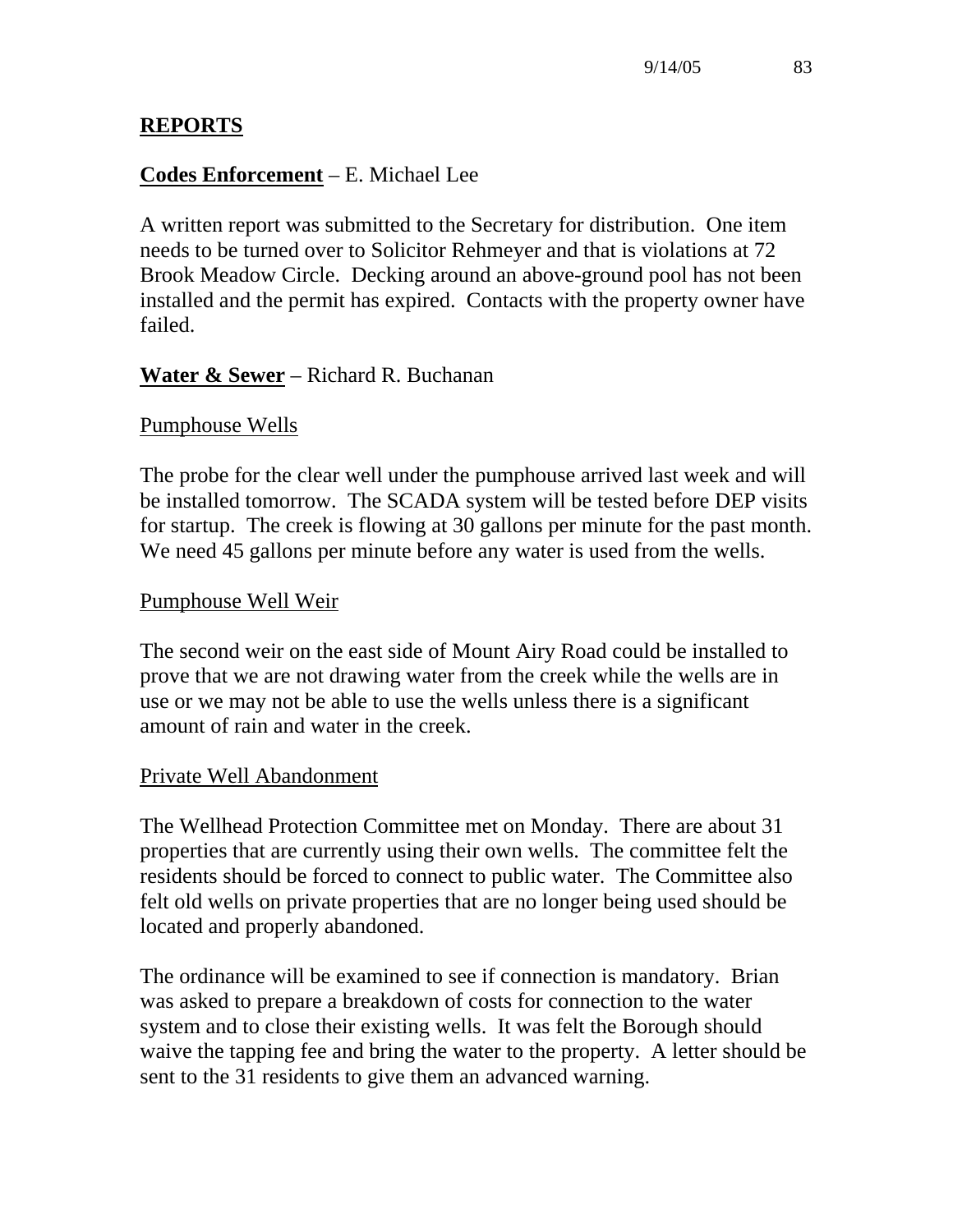### Oil Tanks

The Wellhead Protection Committee also felt that underground fuel tanks should be removed/filled. There is a tank adjacent to the Thompson Well that we will get pricing to move the tank inside the house.

#### Water and Sewer Line Mapping

B. Sweitzer would like to budget money to map the water and sewer lines on GIS.

### **Regional Planning Commission**

This was moved up on the agenda. Todd Grove was present to let Council know the Regional Planning Commission is doing an update of the regional comprehensive plan that was adopted in 2000. Exit 4 upgrade should be included as well as an item that sewer capacity is limited. This was referred to the Zoning and Subdivision Committee.

### **Public Roads & Lighting** – Christopher M. Skoglind

#### Traffic Study for Tolna Road and Covington Drive

The study was received to limit truck traffic on Covington Drive from the intersections with Crosswind Drive and Old Farm Lane and to restrict the use of engine brake retarders.

Sol. Rehmeyer was asked to prepare the ordinances for adoption.

### Adopt Ordinance 2005-7 Adopting Certain Streets

C. Skoglind moved to adopt Ordinance 2005-7 to adopt Asbury Lane, Berkshire Drive, Devonshire Drive and Fawn Drive. R. Buchanan seconded. The motion carried with all in favor.

### Adopt Ordinance 2005-8 Establishing Speeds and Stop Intersections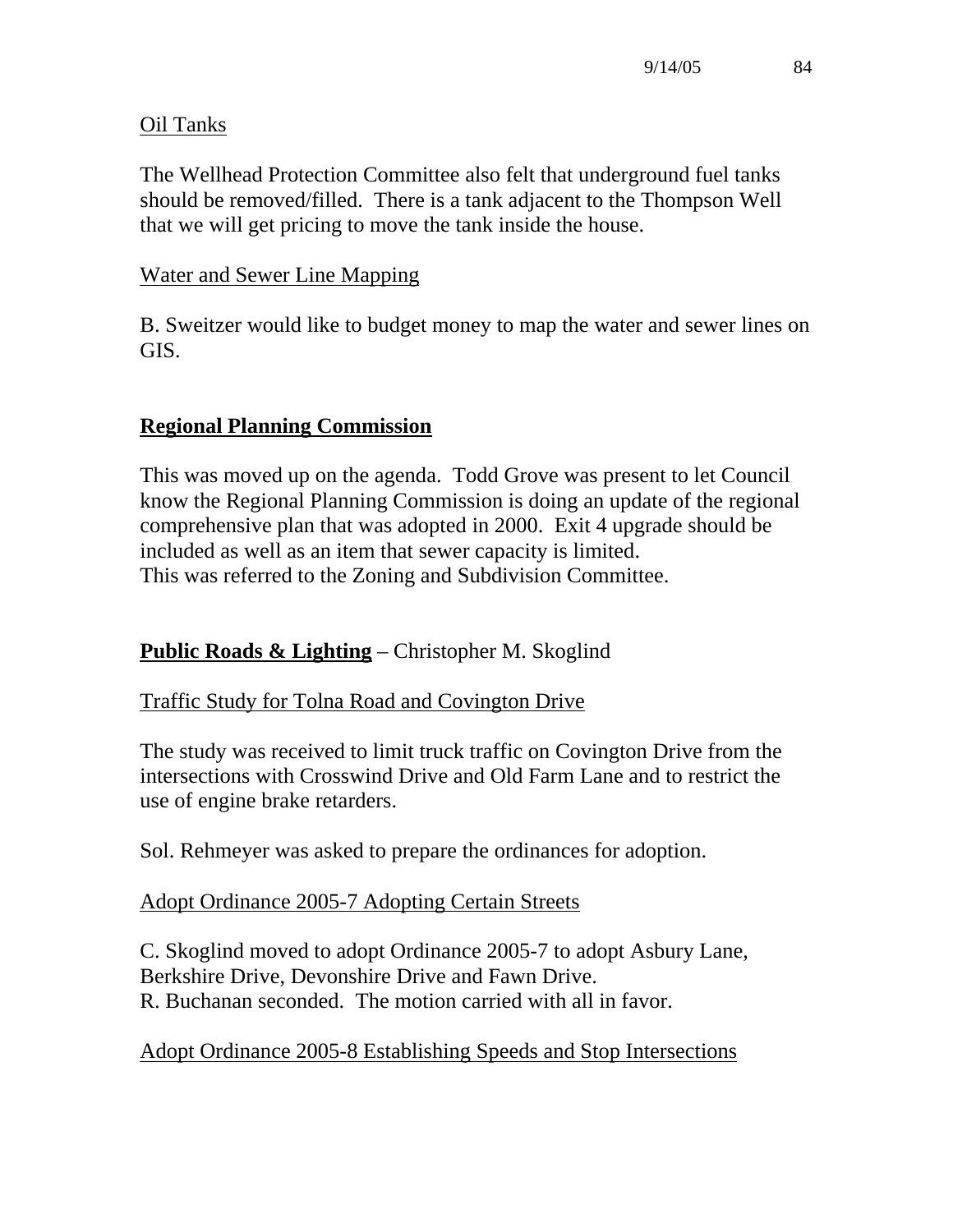C. Skoglind moved to adopt Ordinance 2005-8 to establish speed limits and stop intersections in the Deer Creek and Valley View developments. M. Caum seconded. The motion carried with all in favor.

## Street Cut Fee

The current fee for a street cut is \$25.00. We will check to see what other municipalities charge.

### Award Storm Water Facilities Map

R. Buchanan moved to award the project to ARRO subject to approval by the York County Planning Commission. C. Skoglind seconded. The motion carried with all in favor.

#### Crosswind Drive

C. Skoglind asked for thoughts about making Crosswind Drive one way between Tolna Road and Covington Drive intersections. It was mentioned it would be difficult to enforce.

### Highland Drive

C. Skoglind asked for thoughts on Highland Drive with the new development beyond Church Street and the fact that the Borough will more than likely receive pressure to improve the road. It is at it's maximum width now. Send ideas to Chris.

### **Public Lands, Buildings and Finance** – Michael W. Ridgely

#### Public Works Building

Poole Construction finished their part of the building contract. The Public Works Department and the electrician need to finish the remaining work. Costs are: pave driveway, \$5,000.00; wash bay block \$4,700.00; lighting \$5,500.00; heat \$5,000.00; pressure washer \$750.00; garage door openers \$6,500.00.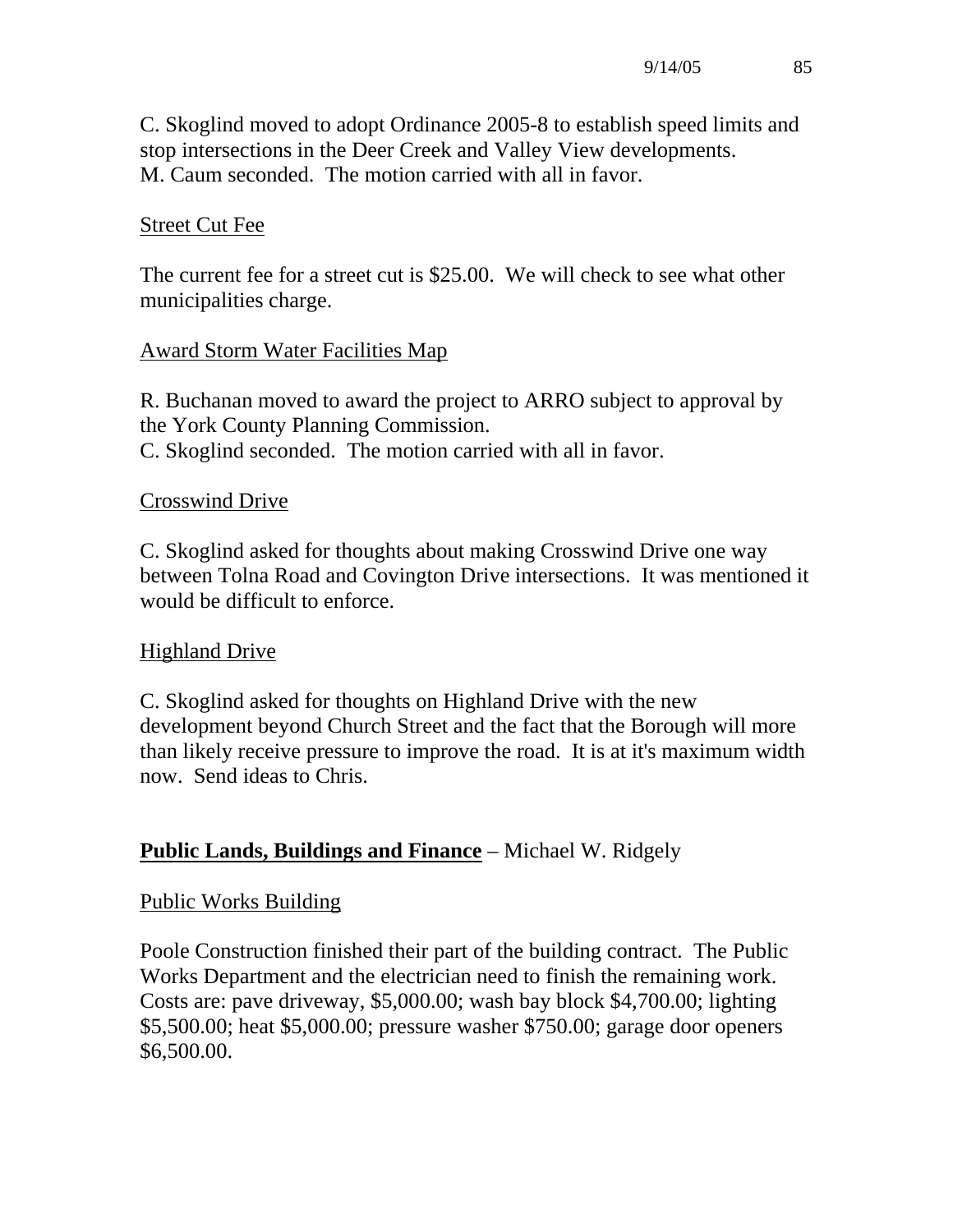C. Skoglind moved to approve the amount of \$30,000.00 to finish the building and that price comparisons be obtained. R. Buchanan seconded. The motion carried with all in favor.

### Scout House Glass Block

Two 42 x 24 sections would cost \$596.00. A fan will also be installed and \$1,000.00 was approved last month. The Scouts have a residential dehumidifier in the basement that shuts off when it's full.

R. Buchanan moved to authorize the amount of \$800.00 for the glass block installation and to explore the purchase of a pump that would continuously pump the water from the dehumidifier outside.

T. Metz seconded. The motion carried with all in favor.

### 2006 Minimum Municipal Obligation for Pension

The 2006 MMO is \$29,813.00.

M. Caum moved to approve the 2006 figure of \$29,813.00 be included in the 2006 budget.

C. Skoglind seconded. The motion carried with all in favor. The Secretary was asked to find out why the State Aid funds don't cover the MMO nearly 100%.

# Check Signing Resolution

C. Skoglind moved to pass a resolution to remove Frederick Noble as a check signer and to add Thomas Metz as a signer. T. Metz seconded. The motion carried with all in favor.

### 2004 Audit Invoice

Dotzel & Co. quoted \$5,500.00 to perform the 2004 audit with no mention there would be an additional fee to conform to the new GASB 34 requirements. The total time amounted to \$22,000.00 and the bulk of that was learning the new requirements. The Committee met with the auditor recently and proposed \$8,000.00 for the 2004 fee and asked Dotzel & Co. to commit to \$9,000.00 for the next two years. An invoice was received for \$10,275.55. After discussion, it was felt that the 2004 audit was very good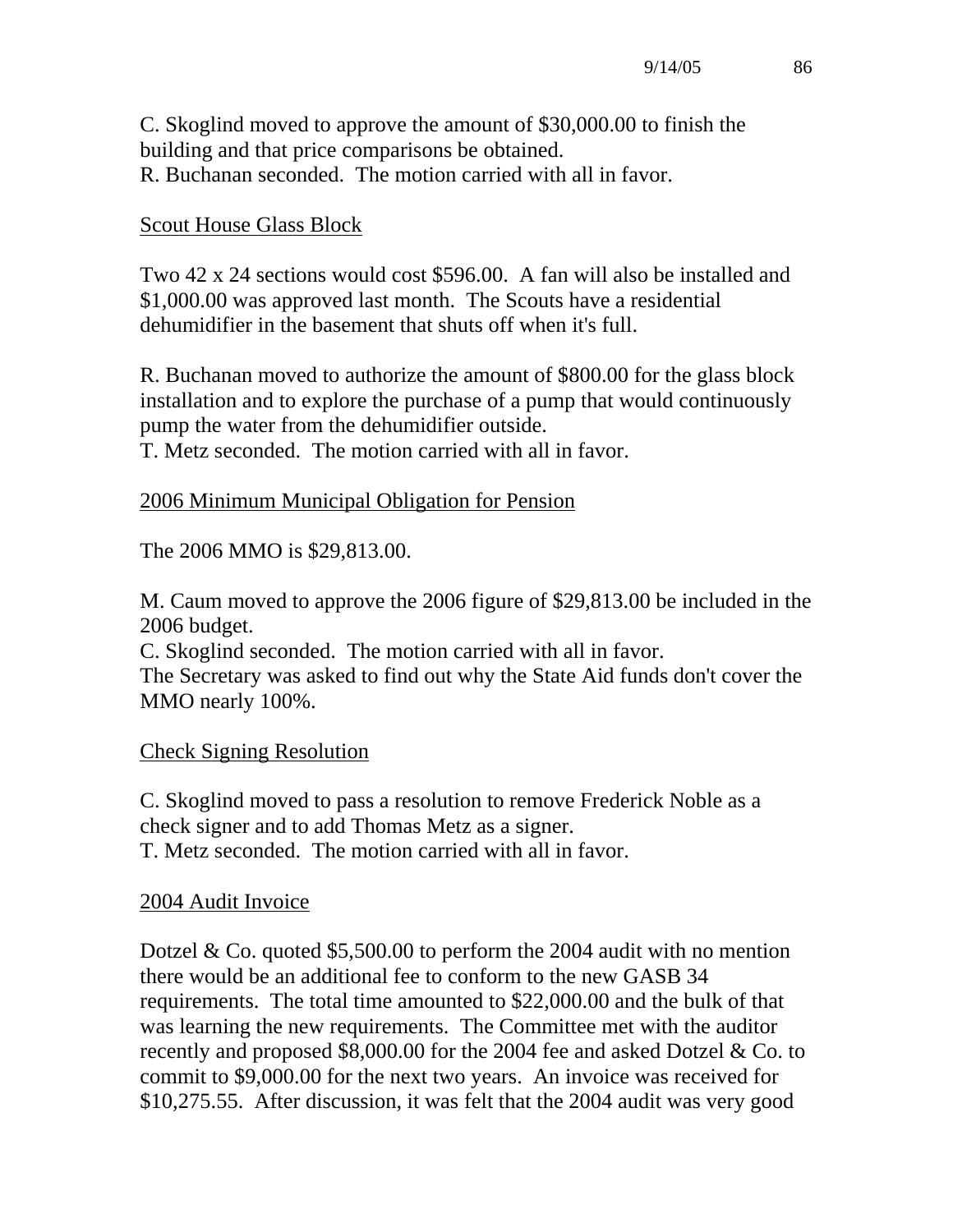and much more detailed than what we had been getting and we will offer a compromise of \$9,000.00 for the 2004 audit and ask Dotzel & Co. to commit to the 2005 and 2006 audits at a price of \$9,500.00 and \$10,000.00.

C. Skoglind offered to counter with \$9,000.00 for the 2004 audit and to ask Dotzel & Co. to commit to future audits for 2005 at \$9,500.00 and 2006 at \$10,000.00 and that Sol. Rehmeyer should prepare a short binding agreement.

R. Buchanan seconded. The motion carried with all in favor.

# **ENGINEER'S REPORT**

Recommendation of Payment to Richard Poole, LLC

Eng. Holley recommended the amount of \$53,734.99 be paid to Richard Poole, LLC for work on the new public works garage. The amount of \$19,299.30 is being retained.

C. Skoglind moved to approve payment to Richard Poole, LLC in the amount of \$53,734.99.

R. Buchanan seconded. The motion carried with all in favor.

Sanitary Sewer Tapping Fee Charges Study

Eng. Holley prepared the sewer tapping fee charge study as required under Act 57 of 2003. The new formula is 90 gallons per day per capita times census data (2.52) x  $90 = 227$  GPD. The new tapping fee will be \$1,868.26.

C. Skoglind moved to adopt the study.

R. Buchanan seconded. The motion carried with all in favor.

# Traffic Light at Tolna Road and South Main Street

Eng. Holley reminded Council the County Engineering department recommended a traffic light be installed at this intersection. Council is concerned about the upgrades required at the intersection plus the widening of Tolna Road that would be required that includes moving utility poles. This road is already at the right of way limits.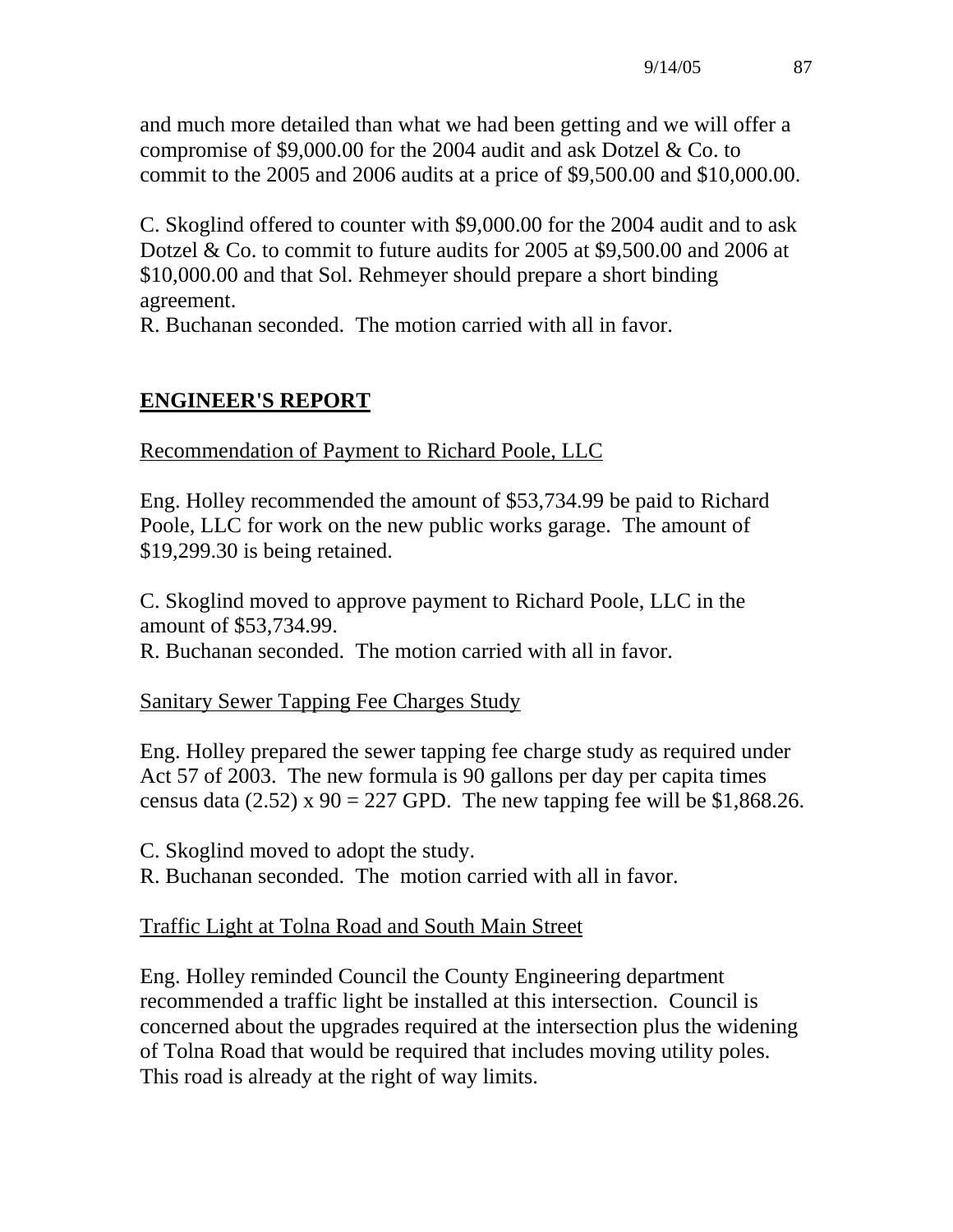### Rest Stop EDU Issue

Eng. Holley said he fully supports the proposal from PennDOT regarding the EDU issue.

# **SOLICITOR'S REPORT**

### Test Wells

The Test Well Site Exploration Agreement is ready for signature which allows access to land owned by Cornerstone for test wells.

M. Caum moved to approve the signing of the Agreement.

C. Skoglind seconded. The motion carried with all in favor.

### **Executive Session**

An executive session was called at 11:05 p.m. to discuss pending litigation matters.

The meeting was reconvened at 11:45 p.m.

### PennDOT EDU Issue

R. Buchanan moved that Sol. Rehmeyer proceed with the latest offer made by PennDOT for payment for water and sewer EDUs being used and that their service will not be interrupted as long as negotiations continue. C. Skoglind seconded. The motion carried with all in favor.

### Township Sewer EDU Issues

No response has been received from the Township regarding the requested tapping fee study to justify the amount of tapping fee(s) being charged by Shrewsbury Township. A copy of our most recent study approved this evening will be provided to the Township. We also have it on good authority that the Township intends to proceed with the auction of their excess EDUs.

R. Buchanan moved that Sol. Rehmeyer request of the Township under the Right to Know law a copy of their studies to justify the tapping fees being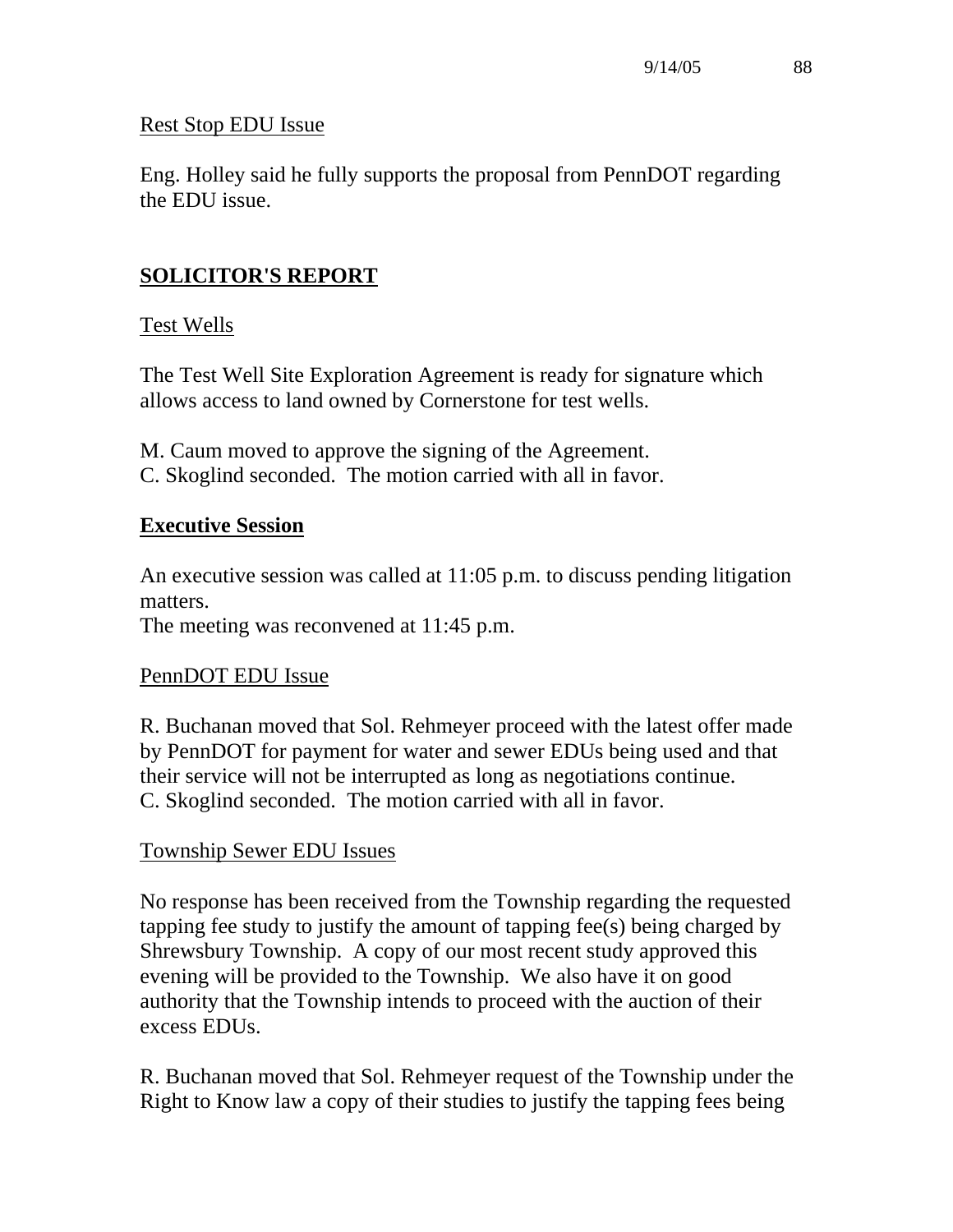charged and further, that we not issue any more sewer permits absent receipt of proof of payment, the amount paid and a copy of the appropriate study, done by a professional engineer that is in compliance with State Law and approved by the Township, to quantify the fee on which payment was calculated.

C. Skoglind seconded. The motion carried with all in favor.

Sol. Rehmeyer will ask New Freedom officials if they want to participate in the Right to Law request for the studies and potential suit.

# **Public Safety, Welfare and Personnel** – Michael R. Caum

### Personnel Meetings

All employees will have their meeting on September 21.

**Secretary's Report** – Cindy L. Bosley

### Community Map Project

The final proof was faxed back this week.

# **York Area Tax Bureau** – Thomas D. Metz

Tom will be meeting with P. Schnabel about the list of taxpayers.

# **Subdivision, Land Development and Zoning**

# **Planning Commission/Regional Planning Commission**

# **Southern Regional Police** – Richard R. Buchanan

Buck stated the number of hours is at a record of 603 hours for August. The budget for 2006 may have an increase of 6% or about \$45,000.00.